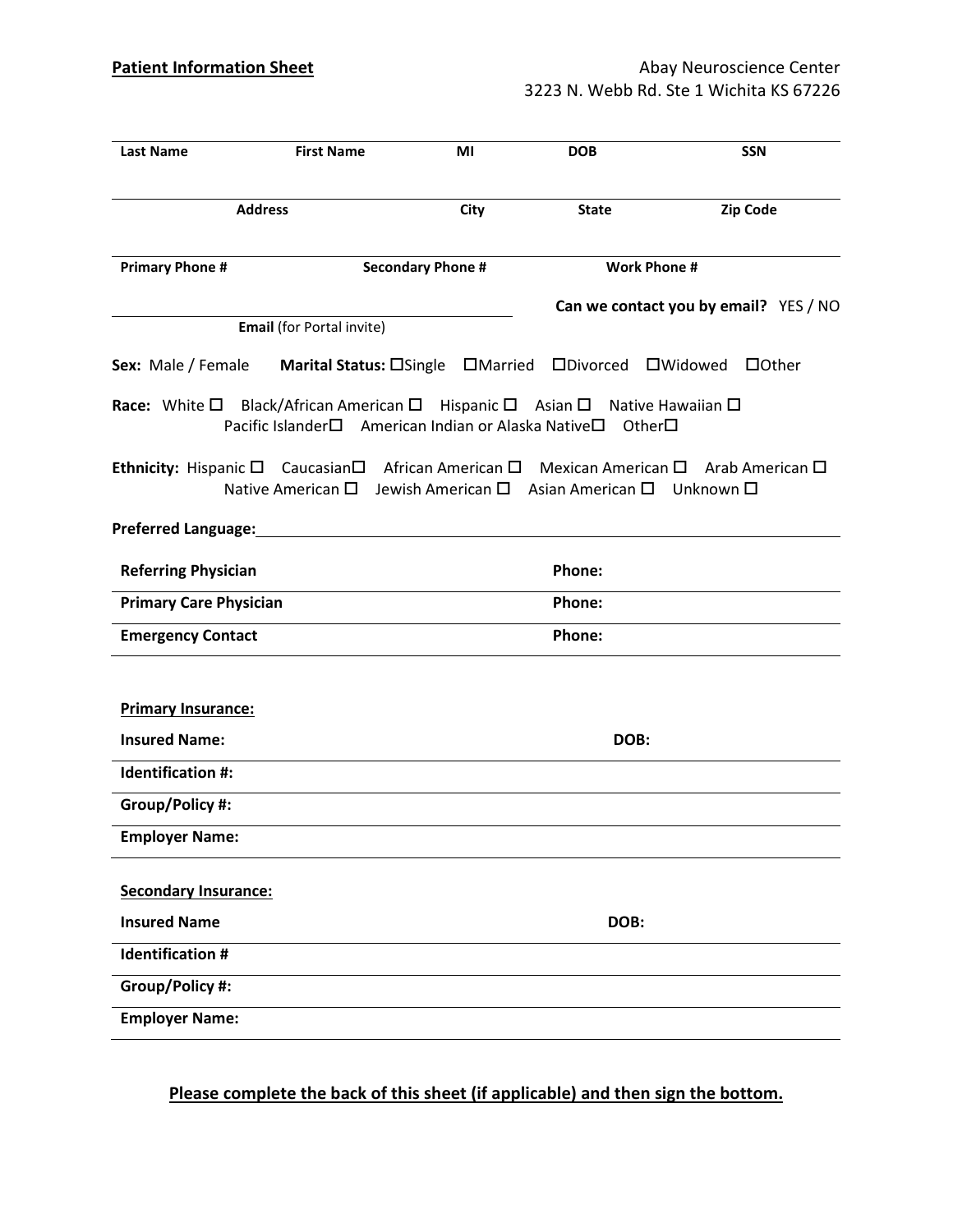## Work Comp and MVA Claims

| <b>Insurance Name</b>                                 |                     |
|-------------------------------------------------------|---------------------|
| <b>Billing Address</b>                                |                     |
| <b>Adjuster Name</b>                                  |                     |
| <b>Adjuster Phone</b>                                 | <b>Adjuster Fax</b> |
| Claim#                                                | Date of Injury:     |
| <b>Nurse Case Manager</b>                             | Phone               |
| Fax                                                   | <b>Email</b>        |
| DO YOU HAVE AN ATTORNEY REPRESENTING YOUR CASE? YES O | NO <sub>0</sub>     |
| <b>Attorney Name:</b>                                 |                     |
| <b>Address</b>                                        |                     |
| Phone                                                 |                     |
| Fax                                                   |                     |
|                                                       |                     |

#### Assignment and Release

I, the undersigned, certify that I (or my dependents) have insurance coverage as noted above and assign all insurance benefits, otherwise payable to me for services rendered, and payable directly to Abay Neuroscience Center (ANC). I understand that I am financially responsible for all charges whether or not they are paid by any insurance plan I participate in. Further, I understand if I fail to pay for my charges and ANC refers my account to an outside Attorney or collection agency, I am also responsible for all collection fees that an outside Attorney or collection agency may charge to collect the charges I owe. I hereby authorize ANC to release all information necessary to secure payment for services they provide me (or my dependents) medical records to my referring, primary and treating physician and diagnostic centers.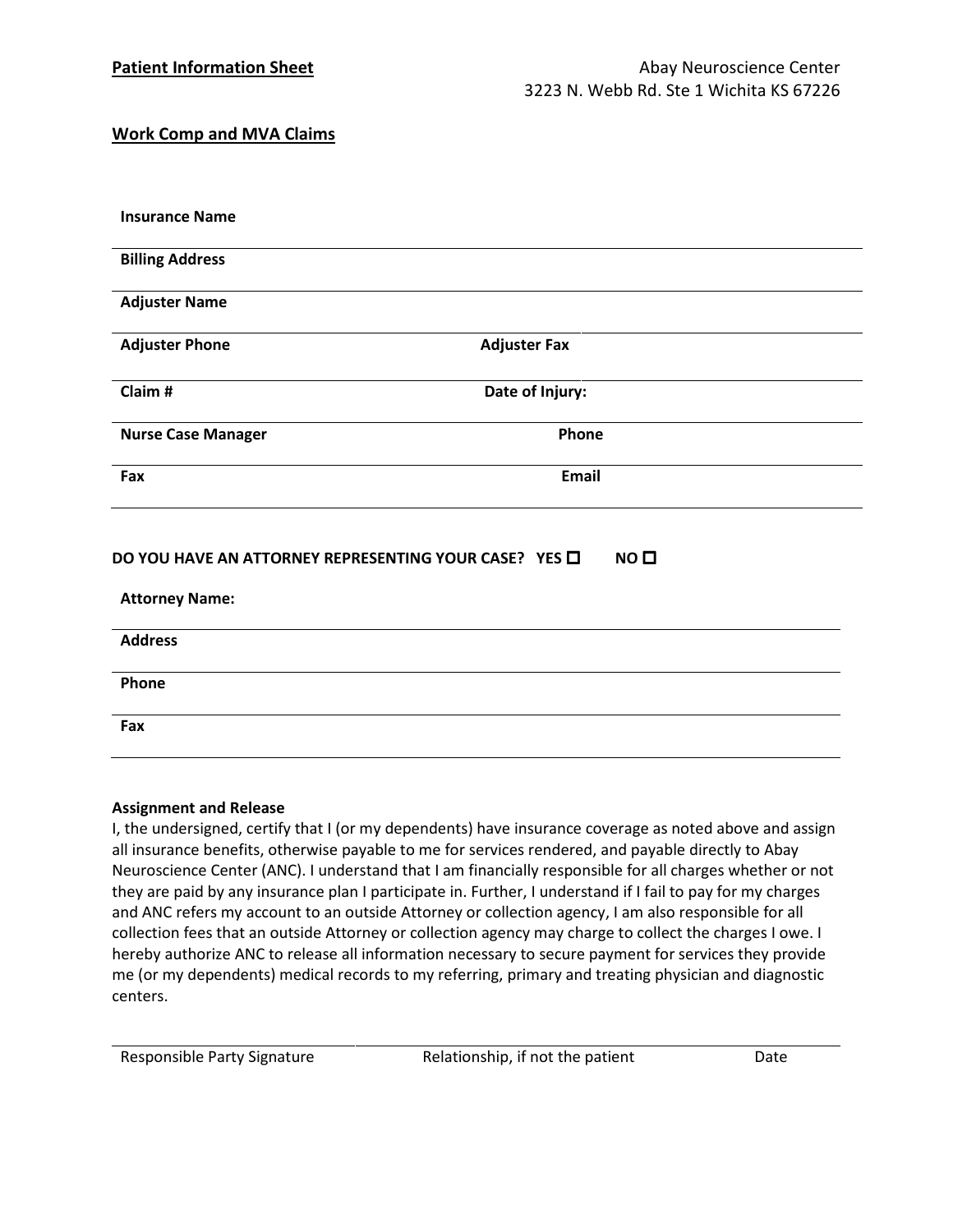| Tingling/Numbness OOOO<br>Pain XXXX | Use symbols to draw in the location of your symptoms on diagrams:<br>Ache $///$             |                                                                                                                                                                                                                                                                                                                                                                                                                                                                                                               |
|-------------------------------------|---------------------------------------------------------------------------------------------|---------------------------------------------------------------------------------------------------------------------------------------------------------------------------------------------------------------------------------------------------------------------------------------------------------------------------------------------------------------------------------------------------------------------------------------------------------------------------------------------------------------|
|                                     |                                                                                             |                                                                                                                                                                                                                                                                                                                                                                                                                                                                                                               |
|                                     | My pain is:<br>Walking<br>Standing<br>Sitting<br>Lying Down<br>Bending<br>Coughing/Sneezing | Worse Better<br><u> Albanya (Albanya Albanya)</u><br><u> a shekara ta 1999 a shekara ta 1999 a shekara ta 1999 a shekara ta 1999 a shekara ta 1999 a shekara ta 1999 a shekara ta 1999 a shekara ta 1999 a shekara ta 1999 a shekara ta 1999 a shekara ta 1999 a shekara ta 1999 a sh</u>                                                                                                                                                                                                                     |
|                                     |                                                                                             |                                                                                                                                                                                                                                                                                                                                                                                                                                                                                                               |
|                                     |                                                                                             |                                                                                                                                                                                                                                                                                                                                                                                                                                                                                                               |
|                                     | Sleep<br>Work                                                                               |                                                                                                                                                                                                                                                                                                                                                                                                                                                                                                               |
|                                     |                                                                                             |                                                                                                                                                                                                                                                                                                                                                                                                                                                                                                               |
|                                     |                                                                                             |                                                                                                                                                                                                                                                                                                                                                                                                                                                                                                               |
|                                     | MM<br>My pain affects my: (circle all that apply)<br>Activities of Daily Living             | $\mathsf{R}$<br>Neck Pain % in Neck ___________________________________=100%<br>Back Pain % in Back _____________ Legs __________=100%<br>How long can you stand with no/minimal pain?<br>How long can you sit with no/minimal pain?<br>Circle how far you can walk with no/minimal pain:<br>0-50Feet 50-200Feet 200-500Feet 1/2 Mile Mile +<br>School<br>Please Briefly Describe your main problem/complaint:<br>How long have you had this problem? Has it gotten worse/better/stayed the same since onset? |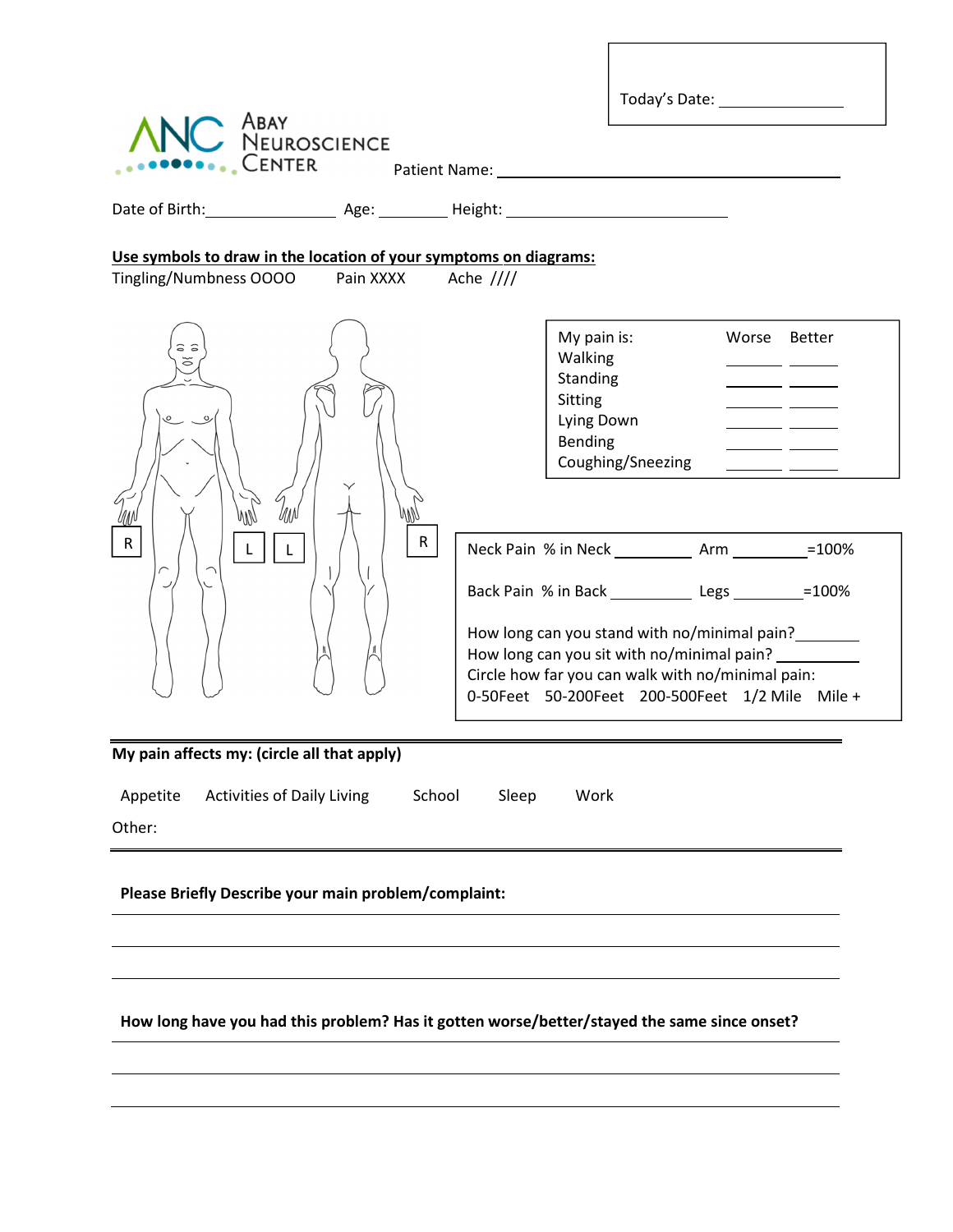

## Review of Systems (please circle all that apply within the past year)

| <b>GENERAL</b>                | <b>Bleeding Between Periods</b> | <b>GI Symptoms</b>           | Disorientation                |
|-------------------------------|---------------------------------|------------------------------|-------------------------------|
| Fatigue                       | Vaginal Discharge               | Nausea                       | Forgetfulness                 |
| Chills                        | Pregnant                        | <b>Abdominal Pain</b>        | <b>Seizures</b>               |
| Weakness                      | <b>Hot Flashes</b>              | <b>Blood in Stool</b>        | Fainting                      |
| Fever                         | <b>Male Symptoms</b>            | <b>Bowel Incontinence</b>    | Lightheadedness               |
| <b>Night Sweats</b>           | <b>Breast Lump</b>              | <b>GU Symptoms</b>           | Difficulty Walking            |
| <b>Weight Loss</b>            | Nipple Discharge                | <b>Bladder Incontinence</b>  | Disturbances in Coordination  |
| <b>Weight Gain</b>            | <b>Erectile Difficulties</b>    | Frequency in Urination       | Numbness/Tingling             |
| Headache                      | <b>Testicular Pain</b>          | <b>Painful Urination</b>     | Falls                         |
| Hoarseness                    | Penile Discharge                | <b>Musculoskeletal</b>       | Leg/Arm Weakness              |
| Eye/Ear/Nose                  | <b>Hot Flashes</b>              | <b>Neck Pain</b>             | <b>Psychological Symptoms</b> |
| <b>Blurry Vision</b>          | Cardiovascular                  | <b>Thoracic Pain</b>         | Depressed                     |
| Double Vision                 | <b>Chest Pain</b>               | Lumbar Pain                  | <b>Nervousness</b>            |
| Loss of Vision                | <b>Irregular Heart Rate</b>     | Leg/Arm Pain                 | Loss of Sleep                 |
| <b>Hearing Loss</b>           | <b>Poor Circulation</b>         | Joint Pain                   | <b>Skin Symptoms</b>          |
| <b>Ringing in Ears</b>        | Other:                          | Joint Swelling               | <b>Itching</b>                |
| <b>Sinus Problems</b>         | <b>Pulmonary Symptoms</b>       | <b>Muscle Cramps</b>         | Rash                          |
| <b>Female Symptoms</b>        | <b>Shortness of Breath</b>      | Leg Cramps                   | <b>Hives</b>                  |
| <b>Breast Lump</b>            | Wheezing                        | <b>Neurological Symptoms</b> | <b>Scars</b>                  |
| Nipple Discharge              | Chronic Cough                   | <b>Dizziness</b>             | Sores that won't heal         |
| <b>Extreme Menstrual Pain</b> | <b>Bloody Sputum</b>            | Confusion                    | Other:                        |

## Have you been diagnosed with any of the following in the past year? Circle all that apply.

| AIDS/HIV                   | <b>GERD</b>                | Migraine Headache         | Stroke or TIA                  |
|----------------------------|----------------------------|---------------------------|--------------------------------|
| Anemia                     | Gout                       | Mitral Valve Prolapse     | Suicide Attempts               |
| Anorexia                   | <b>Heart Disease</b>       | <b>Multiple Sclerosis</b> | <b>Thyroid Problems</b>        |
| Appendicitis               | <b>Hepatitis</b>           | Pacemaker                 | <b>Tuberculosis</b>            |
| Arthritis                  | Hernia                     | <b>Multiple Sclerosis</b> | <b>Ulcers</b>                  |
| <b>Bulimia</b>             | <b>High Blood Pressure</b> | Pacemaker                 | <b>Urinary Tract Infection</b> |
| <b>Chemical Dependency</b> | High Cholesterol           | Parkinson's Disease       | <b>Venereal Disease</b>        |
| COPD/Asthma                | Kidney Stones              | Psychiatric Care          | <b>Flu Vaccine</b>             |
| <b>Diabetes</b>            | Kidney Disease             | Seizure Disorder          | Pneumonia Vaccine              |
| Fibromyalgia               | Liver Disease              | Sleep Apnea               | Other:                         |
| Cancer (Type)              |                            | Blood Disorder (Type)     |                                |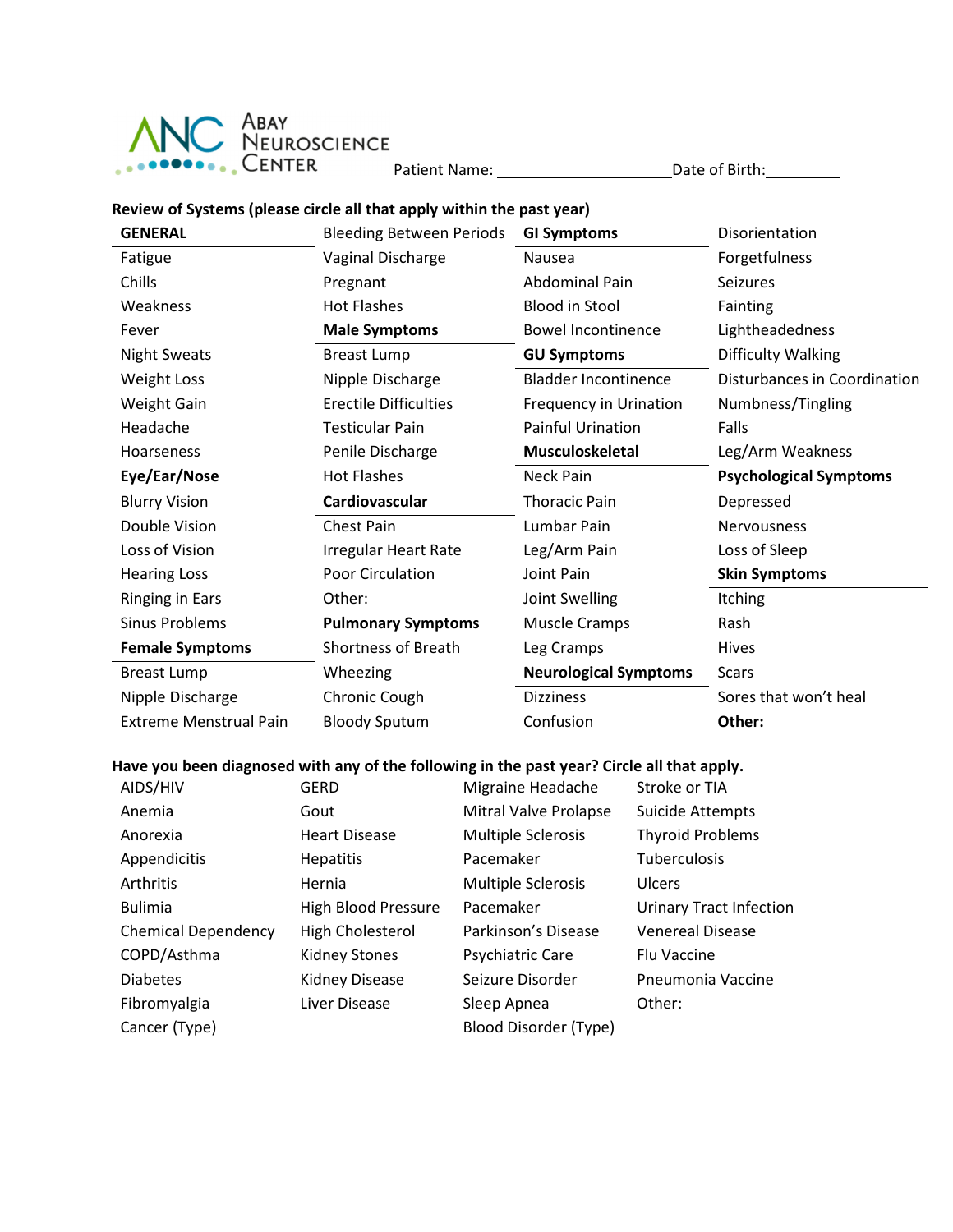

| Current Smoker? Yes / No Packs/Day<br>Former Smoker? Yes / No Date you Quit: |                  |  |  |  |  |  |
|------------------------------------------------------------------------------|------------------|--|--|--|--|--|
| Smokeless Tobacco user: Yes / No When did you start?                         | Date you Quit:   |  |  |  |  |  |
| Alcohol Use? Yes / No  Drinks per Week?                                      |                  |  |  |  |  |  |
| Recreational Drug Use? Yes / No Type of Drug:                                | Use(s) per week: |  |  |  |  |  |

| Medication | Dosage/Times per day | Medication | Dosage/Times per day |
|------------|----------------------|------------|----------------------|
|            |                      |            |                      |
|            |                      |            |                      |
|            |                      |            |                      |
|            |                      |            |                      |
|            |                      |            |                      |
|            |                      |            |                      |
|            |                      |            |                      |

List all medication allergies with reaction:

l

Name of Pharmacy and Phone Number:

| Surgery/Hospitalization | <b>Treating Physician</b> | Year |
|-------------------------|---------------------------|------|
|                         |                           |      |
|                         |                           |      |
|                         |                           |      |
|                         |                           |      |
|                         |                           |      |
|                         |                           |      |
|                         |                           |      |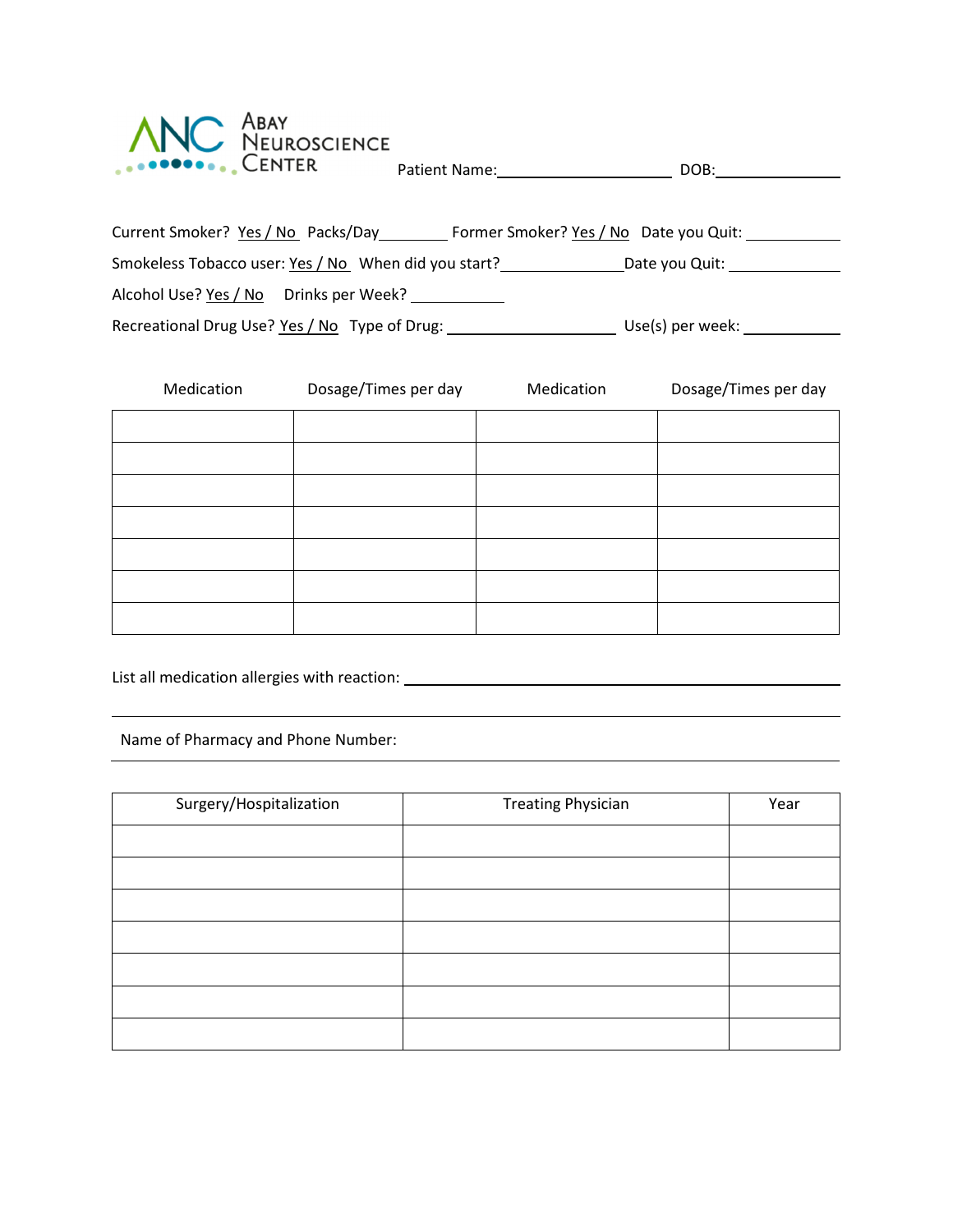

l

### Family History (please mark X for all that apply)

|                             | Yes | Relationship |                            | Yes | Relationship |
|-----------------------------|-----|--------------|----------------------------|-----|--------------|
| Osteoarthritis              |     |              | <b>Heart Disease</b>       |     |              |
| <b>Rheumatoid Arthritis</b> |     |              | <b>High Blood Pressure</b> |     |              |
| Asthma                      |     |              | <b>Kidney Disease</b>      |     |              |
| Cancer                      |     |              | <b>Strokes</b>             |     |              |
| <b>Chemical Dependency</b>  |     |              | Other                      |     |              |

Please list previous doctors that you have seen for your main condition:

| Do you have a Cardiologist? Yes / No Name: 2008 Manner 2014 12:00 Manner 2014 12:00 Manner 2014 12:00 Manner 20                                                                                                                |  |
|--------------------------------------------------------------------------------------------------------------------------------------------------------------------------------------------------------------------------------|--|
|                                                                                                                                                                                                                                |  |
|                                                                                                                                                                                                                                |  |
| <b>Occupational:</b>                                                                                                                                                                                                           |  |
| Is your problem related to a (circle all that apply): Accident / Work Injury / Neither                                                                                                                                         |  |
|                                                                                                                                                                                                                                |  |
|                                                                                                                                                                                                                                |  |
| Are you currently employed? Yes / No Job Title: ________________________________                                                                                                                                               |  |
|                                                                                                                                                                                                                                |  |
|                                                                                                                                                                                                                                |  |
|                                                                                                                                                                                                                                |  |
| >Who placed you on these restrictions? The material control of the state of the state of the state of the state of the state of the state of the state of the state of the state of the state of the state of the state of the |  |

Work exposes me to (circle all that apply):

Stress Heavy Lifting Hazardous Material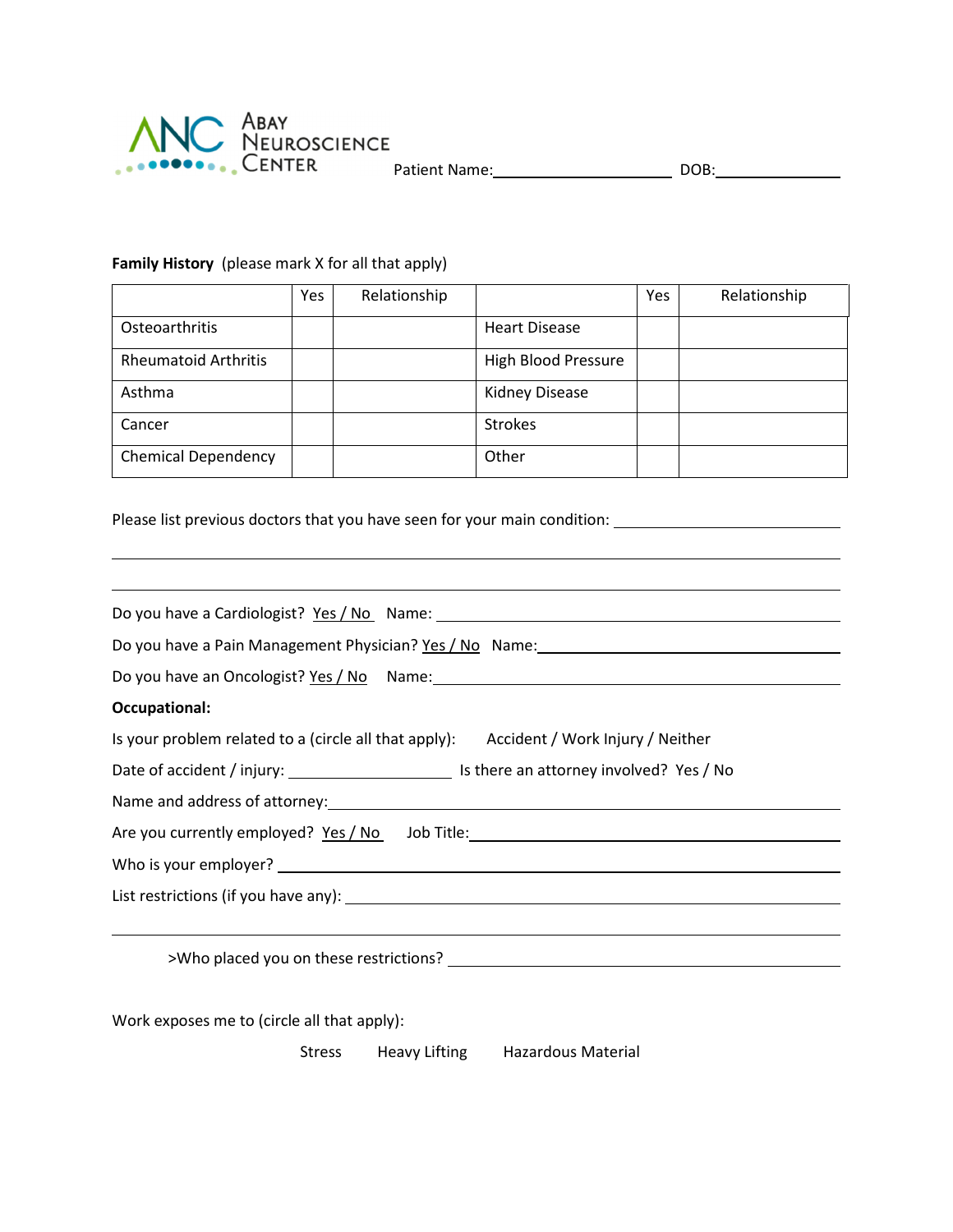

## Please mark which TREATMENTS you have had for your main problem/complaint and if it was helpful.

|                                    | $+/-$ | When (Year) | <b>Facility</b> |
|------------------------------------|-------|-------------|-----------------|
| <b>Trigger Point Injections</b>    |       |             |                 |
| <b>Epidural Steroid Injections</b> |       |             |                 |
| Physical Therapy                   |       |             |                 |
| <b>Electrical Stimulation</b>      |       |             |                 |
| Ultrasound                         |       |             |                 |
| <b>Heat Packs</b>                  |       |             |                 |
| Cold Packs                         |       |             |                 |
| <b>Brace</b>                       |       |             |                 |
| T.E.N.S. Unit                      |       |             |                 |
| Manipulations                      |       |             |                 |
| Traction                           |       |             |                 |
| Aqua Therapy                       |       |             |                 |
| Whirlpool                          |       |             |                 |
| Acupuncture                        |       |             |                 |
| Other:                             |       |             |                 |

## Have you tried any of these drugs previously for your current complaint and length taken?

| <b>Medication</b> | Taken $(+/-)$ | Helpful? Yes/No | <b>Medication</b> | Taken $(+/-)$ | Helpful? Yes/No |
|-------------------|---------------|-----------------|-------------------|---------------|-----------------|
| Aleve             |               |                 | Mobic             |               |                 |
| Arthrotec         |               |                 | Morphine          |               |                 |
| Aspirin           |               |                 | MS Contin         |               |                 |
| <b>Baclofen</b>   |               |                 | <b>Norco</b>      |               |                 |
| Celebrex          |               |                 | Norflex           |               |                 |
| Daypro            |               |                 | Prednisone        |               |                 |
| Demerol           |               |                 | Relafen           |               |                 |
| Excedrine         |               |                 | Robaxin           |               |                 |
| Feledene          |               |                 | Roxicet           |               |                 |
| Flexeril          |               |                 | Skelaxin          |               |                 |
| Gabapentin        |               |                 | Soma              |               |                 |
| Ibuprofen         |               |                 | Tylenol           |               |                 |
| Ketoprofen        |               |                 | Tylenol #3        |               |                 |
| Lidoderm Patch    |               |                 | Ultracet          |               |                 |
| Medrol Dosepak    |               |                 | Ultram            |               |                 |
| Methadone         |               |                 | Zanaflex          |               |                 |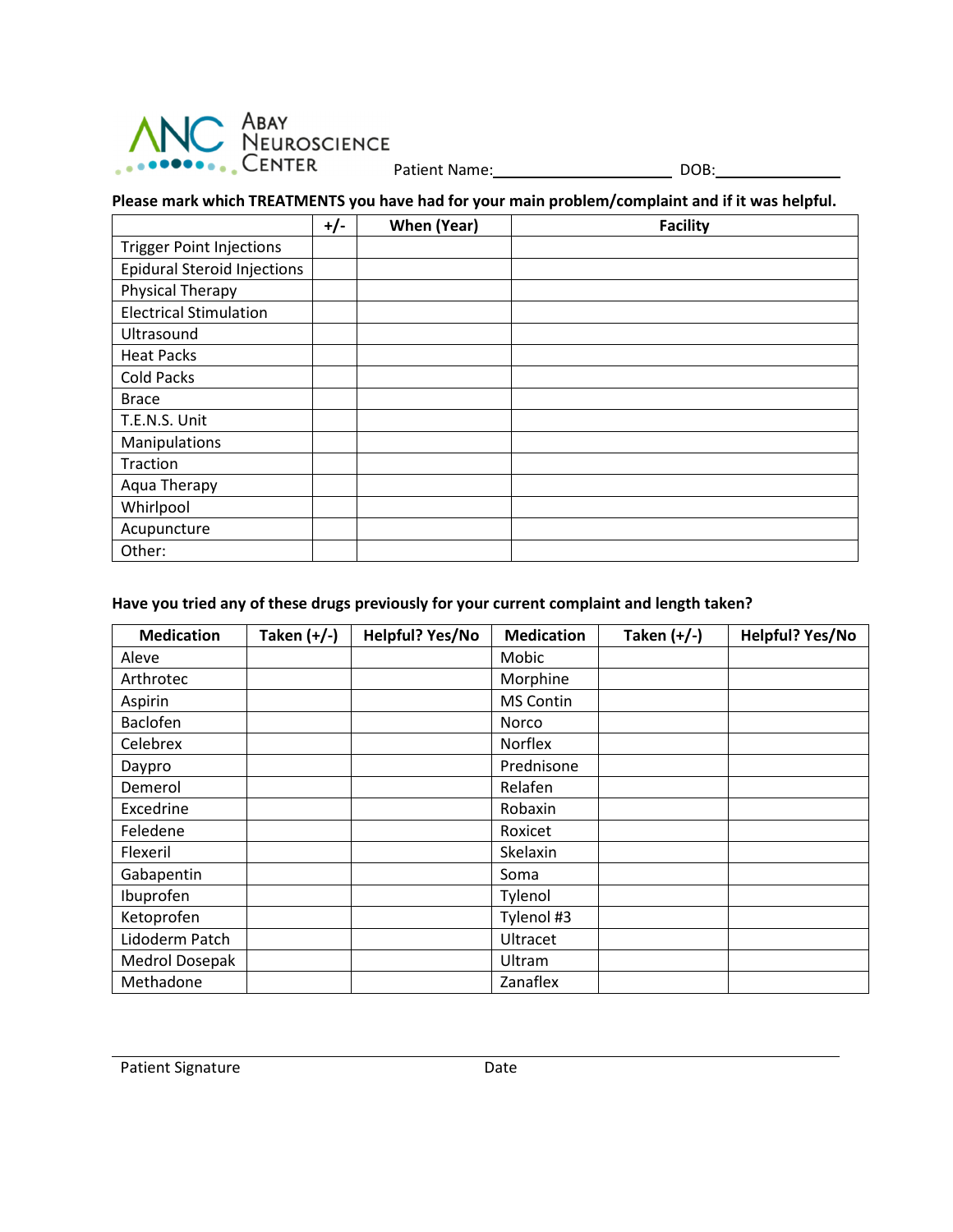

Last Name: The Contract of the Contract of the First Name:

Date of Birth:

## PLEASE READ EACH STATEMENT BELOW AND ON THE BACK OF THIS SHEET. INITIAL, SIGN AND DATE FOR AUTHORIZATION.

I, the undersigned, give my authorization to treat and assign directly ANC all medical benefits, if any, otherwise payable to me for services rendered. I understand I am ultimately financially responsible for all approved and covered charges whether or not paid by insurance. I hereby authorize the doctor to release all information necessary to secure the payment of benefits. I authorize use of this signature on all my insurance submissions. I understand that all copays and/or self-pay payments are required at the time of service.

Please Initial:

I, authorize ANC to obtain any medical records required for care of insurance purposes. I understand the physician will need all physical therapy notes, epidural injection notes, referring physician notes, chiropractic notes, etc. I authorize use of this signature on obtaining any and all required medical records.

Physical Therapy Facility: Date/Year Attended:

Epidural Injection Location/Physician: Date/Year:

Referring Physician Name:

Primary Care Physician:

Please Initial:

I acknowledge that a copy of the Practice's Notice of Privacy Practices was made available to me.

Please Initial:

Signature (Patient or Guardian) Today's Date

Chiropractor: Date/Year Attended: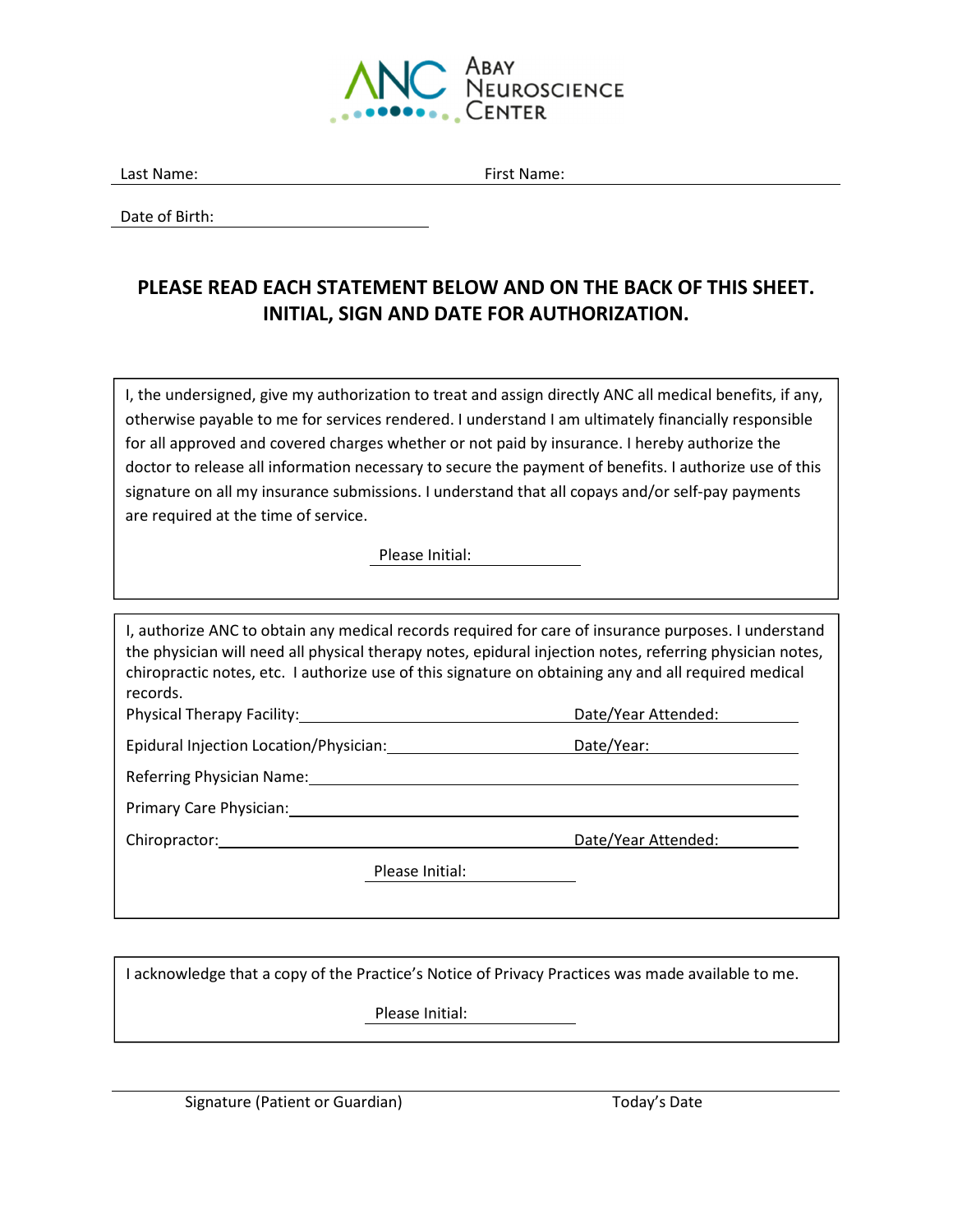

Last Name: The Contract of the Contract of the First Name:

Date of Birth:

## CONTINUED: PLEASE READ EACH STATEMENT BELOW. INITIAL, SIGN AND DATE FOR AUTHORIZATION.

| I authorize ANC to discuss my Health Information with my Family Member(s) and/or Friends listed:                                                                                                                                                                                                                                    |                                                                   |                                                                                     |  |  |
|-------------------------------------------------------------------------------------------------------------------------------------------------------------------------------------------------------------------------------------------------------------------------------------------------------------------------------------|-------------------------------------------------------------------|-------------------------------------------------------------------------------------|--|--|
| Name                                                                                                                                                                                                                                                                                                                                | Phone                                                             | Relation                                                                            |  |  |
| Name                                                                                                                                                                                                                                                                                                                                | Phone                                                             | Relation                                                                            |  |  |
| Name                                                                                                                                                                                                                                                                                                                                | Phone                                                             | Relation                                                                            |  |  |
| Name                                                                                                                                                                                                                                                                                                                                | Phone                                                             | Relation                                                                            |  |  |
| I acknowledge my physician at this clinic is an owner of Kansas Spine and Specialty Hospital, LLC<br>(KSSH). If I choose to receive treatment at KSSH, other physicians there may provide you treatment<br>who may have ownership in KSSH. For your reference, following is a list of all physician owners or<br>investors in KSSH. |                                                                   |                                                                                     |  |  |
| Prince Chan, M.D.<br>Matthew Henry, M.D.<br>Timothy A. Richardson, M.D.<br>Chandra S. Tokala, M.D.                                                                                                                                                                                                                                  | John Dickerson, M.D.<br>Fadi Joudi, M.D.<br>B. Theo Mellion, M.D. | Raymond Grundmeyer, III, M.D.<br>Christian S. Lothes, M.D.<br>James D. Weimar, M.D. |  |  |
| I understand I have the right to choose the provider of my healthcare service. Therefore, I have the<br>option to use a healthcare facility other than KSSH.                                                                                                                                                                        |                                                                   |                                                                                     |  |  |
| <b>Print Name of Patient</b>                                                                                                                                                                                                                                                                                                        |                                                                   | Signature (Patient or Guardian)                                                     |  |  |
| Date                                                                                                                                                                                                                                                                                                                                |                                                                   | Print Guardian Name (if applicable)                                                 |  |  |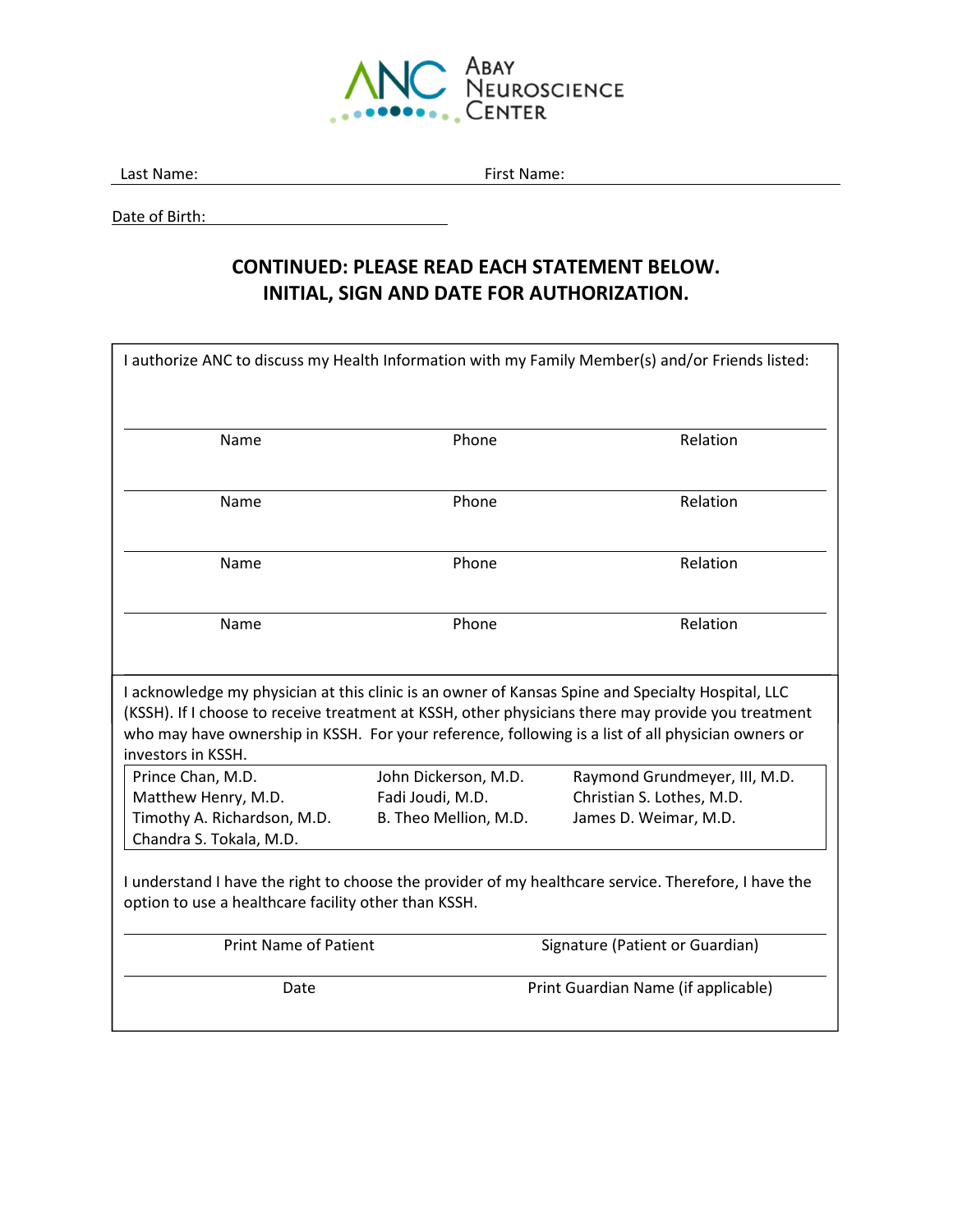

## Fall Risk Assessment

| 1. | Have you fallen one or more times in the past year?                        | <b>YES</b> | <b>NO</b> |
|----|----------------------------------------------------------------------------|------------|-----------|
| 2. | Do you have difficulty rising from a chair? (i.e. rocking back for forward | <b>YES</b> | <b>NO</b> |
|    | momentum, using assistive devices to rise)                                 |            |           |
|    | 3. Do you take ANY of the following prescription medications?              |            |           |
|    | Narcotics (i.e. Norco, Percocet, Dilaudid, Oxycodone, etc.)<br>a)          | <b>YES</b> | NO.       |
|    | High Blood Pressure Medications (i.e.Lisinopril, Atenolol,<br>b)           |            |           |
|    | Bystolic, etc.)                                                            |            |           |
|    | Diuretics (water pills)<br>C)                                              |            |           |
|    | Heart Medications (Beta-blockers, Ace inhibiters, etc.)<br>d)              |            |           |
| 4. | Do you feel dizzy when you get up from a bed or chair?                     | <b>YES</b> | <b>NO</b> |
| 5. | Do you have uncorrected vision issues? (i.e. glaucoma, cataract,           |            |           |
|    | macular degeneration, vision difficulties not corrected with glasses       | <b>YES</b> | <b>NO</b> |
|    | 6. Are you incontinent or have difficulty making it to the bathroom on     | <b>YES</b> | <b>NO</b> |
|    | time?                                                                      |            |           |
| 7. | Do you have any of the following medical conditions? Low Blood             |            |           |
|    | Pressure, Seizures, Parkinson's, History of Stroke, Osteoporosis,          |            | <b>NO</b> |
|    | Osteopenia                                                                 |            |           |
| 8. | Do you have a history of a traumatic brain injury or concussion?           | <b>YES</b> | <b>NO</b> |
| 9. | Are you over 65 years of age?                                              | <b>YES</b> | <b>NO</b> |

If you answered YES to 2 (two) or more of the above questions, you are at an elevated risk for falling.

## What can you do to reduce your risk of falling?

- Wear non-skid shoes (tennis shoes, running shoes, walking shoes)
- Avoid using throw rugs at home or use non-skid carpet backing
- Install grab bars in your bathroom
- Use lighting at night
- Clear pathways of furniture and clutter
- Use non-skid rubber mats in showers and bathtubs
- Discuss medications with your primary care physician

Print Patient Name DOB

Patient Signature Today's Date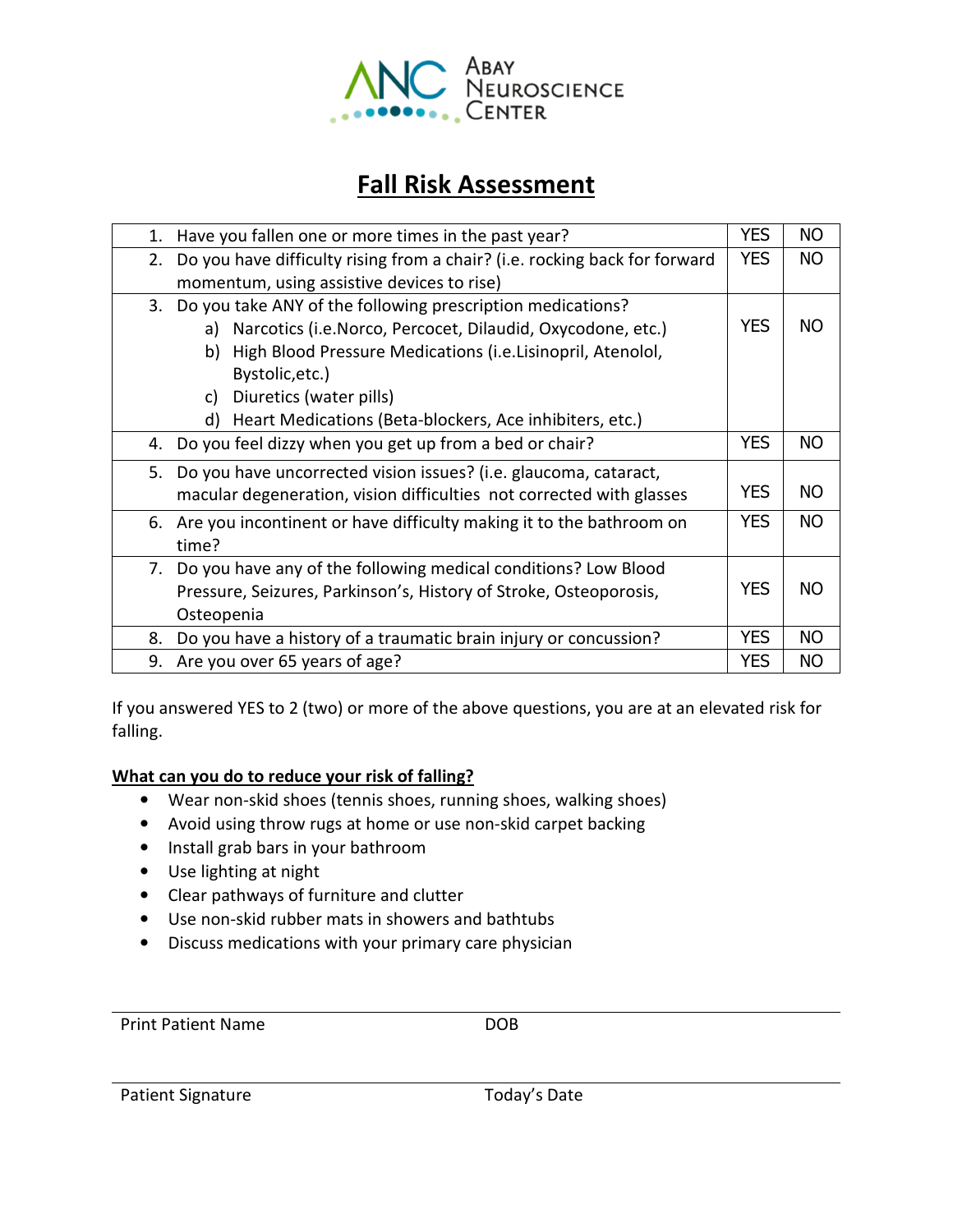

## Medication Policy

Abay Neuroscience Center recognizes that appropriate pain management is an important part of your surgical and recovery process. Therefore, it is important that you are aware of our policies regarding dispensing prescriptive medications including opioids. Abay Neuroscience Center does not routinely prescribe pain medications in anticipation of surgery. Following surgery, you will be discharged with an appropriate prescription depending on the severity of your surgery or injury. The amount of opioid pain medication prescribed is related to your surgical procedure or injury and is only one part of your pain management program. Other important parts of pain control include nonsteroidal anti-inflammatory agents (NSAIDS: ibuprofen, naproxen, Celebrex, aspirin), muscle relaxant, ice, and rest.

Our surgeons will manage your postoperative pain following your surgery depending on the type of procedure done. If you have a history of chronic pain then consulting with a pain clinic or if you had been receiving opioid pain medication from another physician prior to your surgery or injury, you may need to return to that physician for further medical management.

## Risks of Narcotic Medications

We are concerned about your overall health and the potentially negative effects of opioid medications. In addition to lack of effectiveness for some types of pain, the side effects of narcotic use include nausea, constipation, upset stomach, sexual dysfunction, depression and fatigue, increased sensitivity to pain, addiction, and drug tolerance.

## Refill Policy for Prescriptions

We do not provide narcotic prescription refills between the hours of 5:00 p.m. and 8:00 a.m., weekends, or holidays. If you need your prescription refilled, please notify the surgeon during your clinic visit or call on your physician's clinic days. Clinic business hours are Monday – Friday, 8:00 a.m. – 5:00 p.m. Calls received late in the day may not be addressed until the following day. In order to receive a prescription your physician will have to be here in clinic to prescribe. Please note most of the physicians are only in clinic two days per week and in surgery the rest of the week. If you have questions on when your physician will be in please contact the office through the patient portal or you may call us at 316-609-2600.

I acknowledge that I have read and understand the medication policy. I understand each physician in this practice will ultimately decide on my medication protocol as they feel is appropriate. I understand that my physician is not required to provide me with pain medication and may refer me to another provider for such services if necessary. I acknowledge that if I am receiving opioid medication from a physician at Abay Neuroscience Center I will not receive any other opioid prescriptions from any other providers and if I do so I will be forfeiting any further prescriptions from this office. I acknowledge my physician may obtain prescription medication history from the pharmacy and/or other healthcare providers for treatment purposes. I acknowledge Abay Neuroscience Center does not provide any long-term medication management.

Patient Name Date of Birth

Patient Signature Today's Date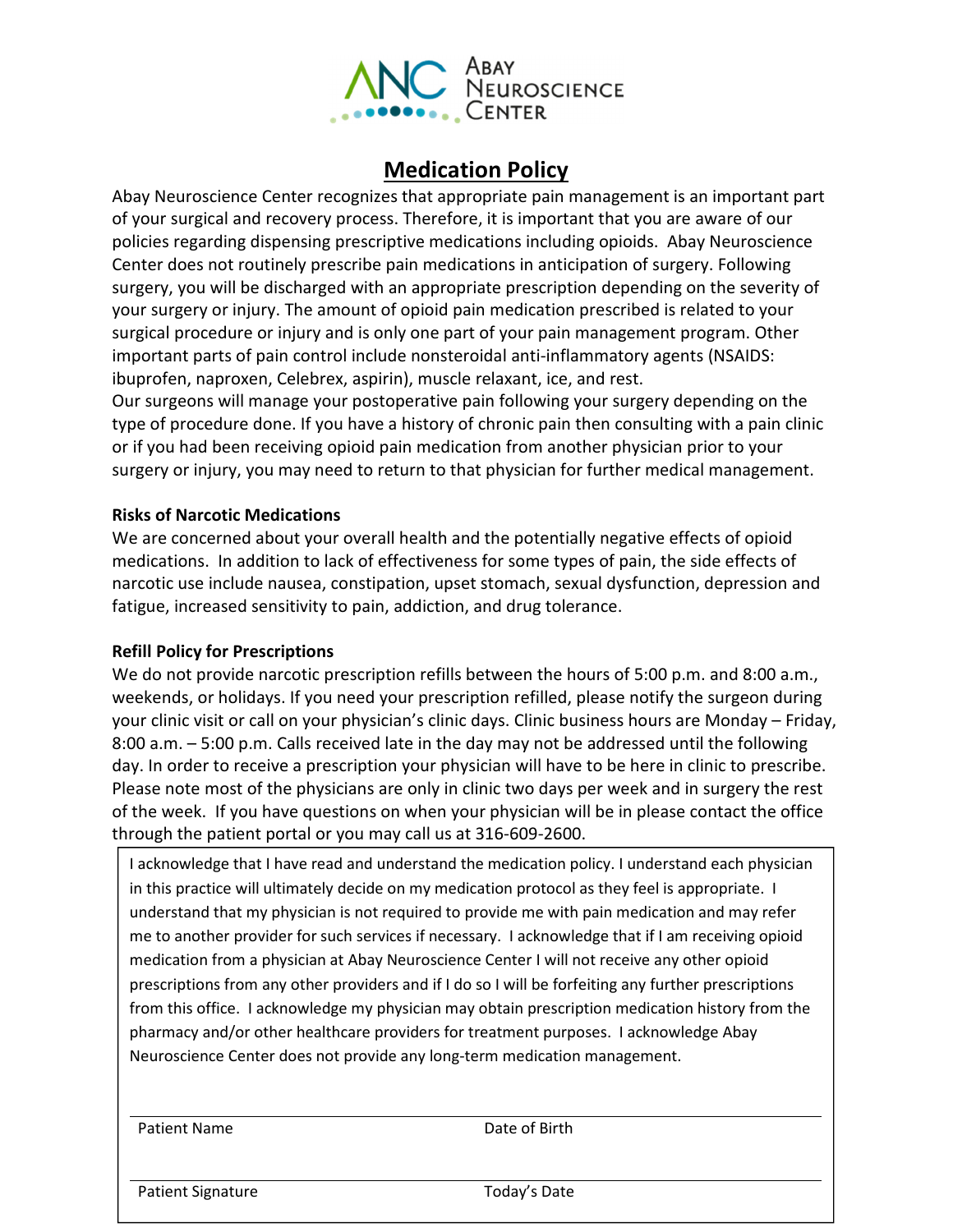

# Important Information

This first appointment will be a consultation and evaluation only. It is very important for you to hand carry your MRI, CT Myelogram, and/or CT scan CD to this appointment. If you fail to bring the CD, then your appointment will likely be cancelled and rescheduled as the neurosurgeons do not recommend treatment off of the diagnostic report. Please do not have these mailed as there is no guarantee we will receive it from the US Postal Service in time for your appointment.

If your neurosurgeon recommends surgery, it will have to be approved by your insurance company. Most insurance companies require what is considered "conservative treatment" (i.e. physical therapy, epidural steroid injections, weight loss, etc.), in the last 3-6 months, before surgery is approved for a patient. They also are requiring patients to be nicotine free for 3 months prior to surgery. Please take note, even if you have tried all the recommended treatment, it is ultimately the insurance company who makes the decision if surgery will be approved or not. This authorization process can be lengthy. It typically takes a minimum of 14 days to obtain authorization. This is if we have all the conservative treatment notes to send in. If we have to track down these notes, then the process could be even longer.

If your physician feels the best treatment for your condition is surgery, we will work closely with your insurance company and you to make the process as smooth as possible.

## What can you do to help obtain authorization for your procedure?

- Contact your current treating providers for physical therapy, injections, pain management, or chiropractic notes. Please have the records faxed to our authorization department at 316-609-2895 or bring them to your scheduled consultation.
- Stop using any products with nicotine in them. Not only do most insurance companies require this prior to surgical intervention, it will also allow your body/bones to heal better.